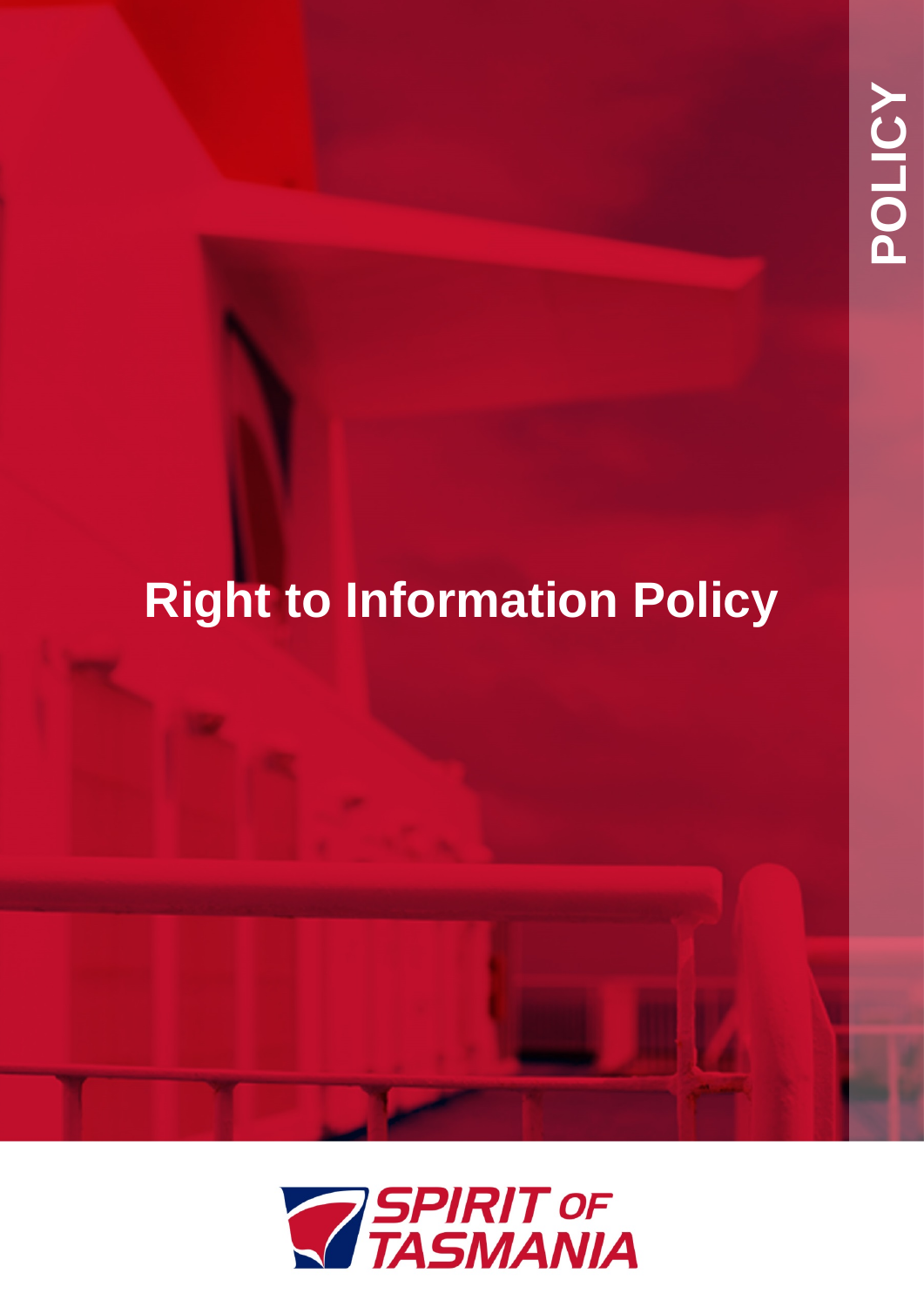

# **DOCUMENT CONTROL**

| <b>Policy</b>             | <b>Right to Information Policy</b>   |                  |  |
|---------------------------|--------------------------------------|------------------|--|
| <b>Policy Number</b>      | TTL-POL-306                          |                  |  |
| Date of Issue             | November 2011                        |                  |  |
| <b>Last Reviewed</b>      | April 2015                           |                  |  |
| <b>Approved by / Date</b> | Board                                | <b>July 2016</b> |  |
| <b>Version</b>            | 3                                    |                  |  |
| <b>Policy Owner</b>       | General Manager - Corporate Services |                  |  |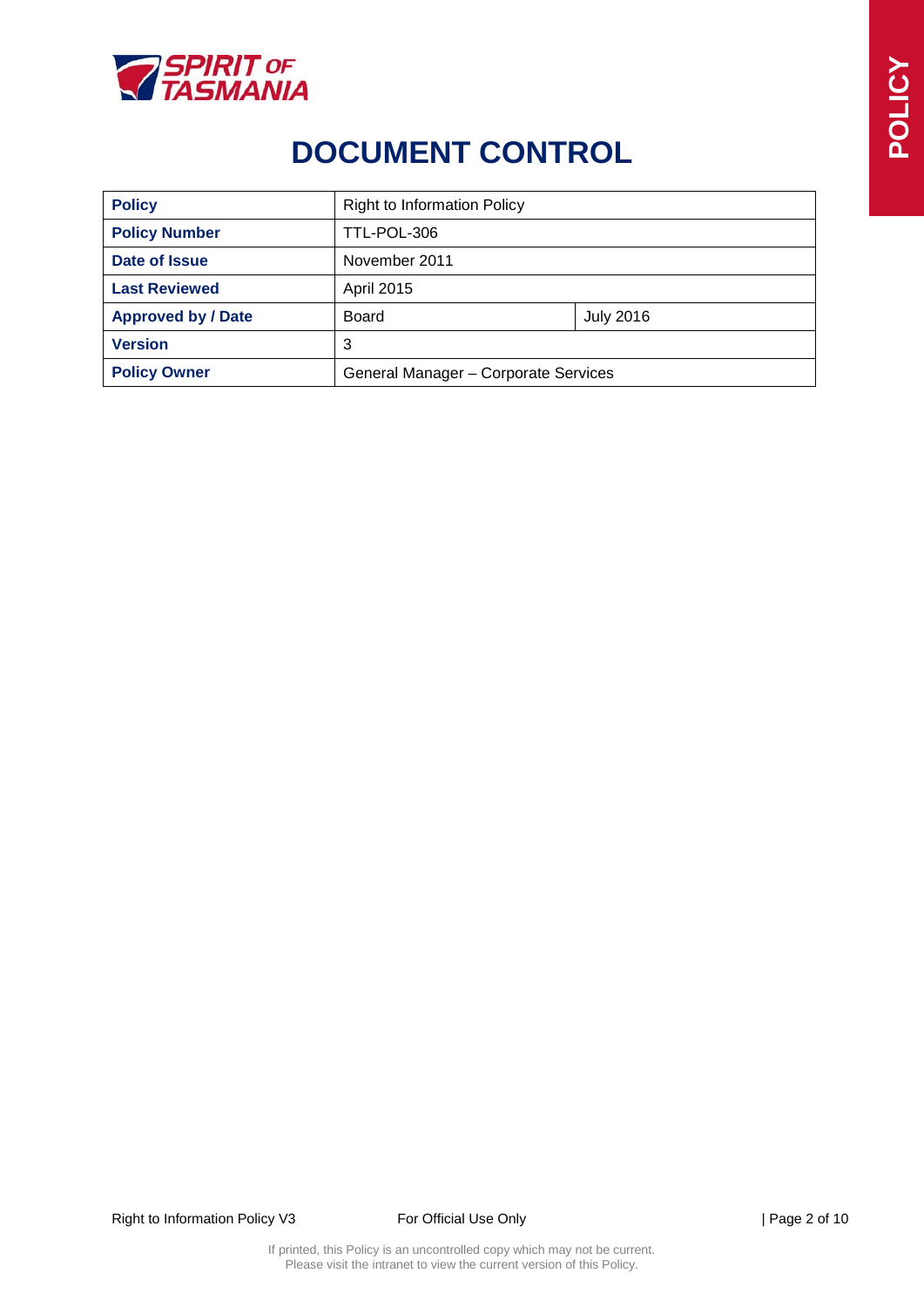

# **CONTENTS**

| 1. |      |                                                                                 |  |
|----|------|---------------------------------------------------------------------------------|--|
| 2. |      |                                                                                 |  |
| 3. |      |                                                                                 |  |
| 4. |      |                                                                                 |  |
| 5. |      |                                                                                 |  |
|    | 5.1  |                                                                                 |  |
|    | 5.2  |                                                                                 |  |
|    | 5.3  |                                                                                 |  |
|    | 5.4  | What Type Of Information Should Not Be Routinely (or Actively) Disclosed? 6     |  |
|    | 5.5  |                                                                                 |  |
|    | 5.6  |                                                                                 |  |
|    | 5.7  |                                                                                 |  |
|    | 5.8  | Should There Be a Charge For Information That Is Actively Disclosed?7           |  |
|    | 5.9  |                                                                                 |  |
|    | 5.10 |                                                                                 |  |
|    | 5.11 |                                                                                 |  |
|    | 5.12 |                                                                                 |  |
| 6. |      |                                                                                 |  |
| 7. |      |                                                                                 |  |
| 8. |      |                                                                                 |  |
|    |      | Appendix A – General Company Terms and Definitions ………………………………………………………………………9 |  |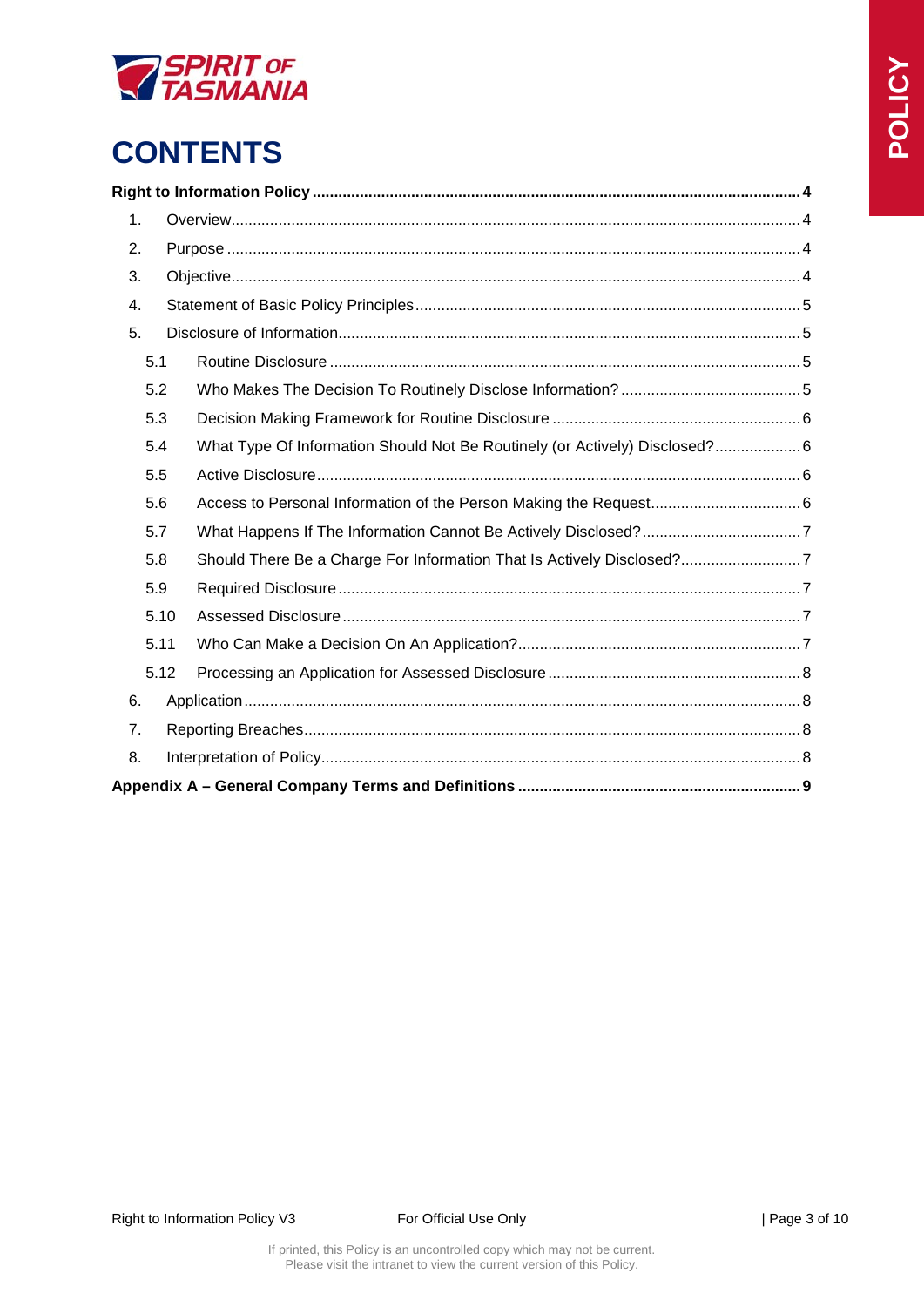

# **RIGHT TO INFORMATION POLICY**

### <span id="page-3-1"></span><span id="page-3-0"></span>**1. Overview**

TT-Line Company Pty Ltd (the Company) is a State Owned Company and is therefore subject to the Tasmanian Government's *Right to Information Act 2009* (the RTI Act).

The Company operates in a highly competitive commercial environment in both its passenger and freight markets. The competitive nature of its business will require a comprehensive review of information that may be requested under the RTI Act to ensure that the Company does not provide exempt information.

# <span id="page-3-2"></span>**2. Purpose**

Section 23 of the RTI Act requires Chief Executive Officers of State Owned Companies to prepare and publish policies and procedures for the disclosure of information. This Information Disclosure Policy is issued in compliance with the RTI Act and explains the disclosure Policy and process by which it is carried out at the Company. This Policy should be read in conjunction with the Ombudsman's Guideline 3/2010 - Guideline in relation to process of disclosing information under each type of information disclosure.

[\(http://www.ombudsman.tas.gov.au/right\\_to\\_information2/rti\\_process/right\\_to\\_information\\_guidelines](http://www.ombudsman.tas.gov.au/right_to_information2/rti_process/right_to_information_guidelines_and_manual) and manual).

# <span id="page-3-3"></span>**3. Objective**

Section 3 of the RTI Act provides:

- a) the object of this RTI Act is to improve democratic government in Tasmania by
	- i. increasing the accountability of the executive to the people of Tasmania
	- ii. increasing the ability of the people of Tasmania to participate in their governance and
	- iii. acknowledging that information collected by public authorities is collected for and on behalf of the people of Tasmania and is the property of the State.
- b) this object is to be pursued by giving members of the public the right to obtain information held by public authorities and Ministers;
- c) this object is also to be pursued by giving members of the public the right to obtain information about the operations of Government; and
- d) it is the intention of Parliament:
	- i. that this RTI Act be interpreted so as to further the object set out in subsection (1); and
	- ii. that discretions conferred by this RTI Act be exercised so as to facilitate and promote, promptly and at the lowest reasonable cost, the provision of the maximum amount of official information.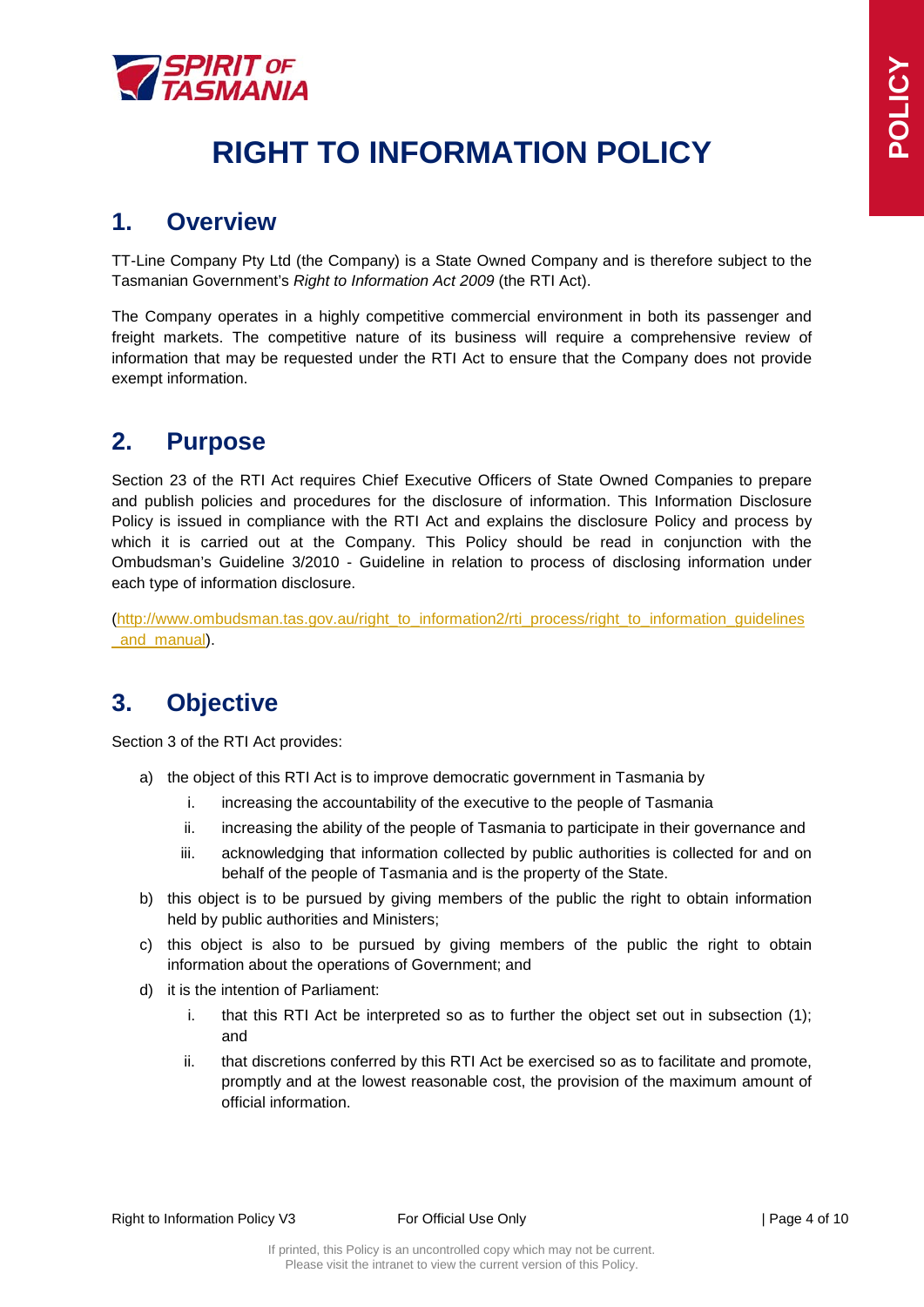

# <span id="page-4-0"></span>**4. Statement of Basic Policy Principles**

The following principles will guide Employees in making decisions about what information they release and the method of making that information available:

- a) the Company holds information to assist it to perform its functions for the benefit of the people of Tasmania;
- b) the Company will make information it holds publicly available when it is of general public interest to do so and does not subject the Company to commercial disadvantage;
- c) by law some of the information that the Company holds is not able to be released to the general public or to individuals;
- d) unless there are exceptional circumstances, upon request a person should be given access to their personal information (refer to the Privacy Policy);
- e) if information is to be made available via a commercial arrangement then access to information will be provided at the lowest reasonable cost (refer to the Privacy Policy);
- f) all requests for information will be addressed in a timely manner; and
- g) formal application for assessed disclosure (which is the formal process under the RTI Act) is the method of last resort.

## <span id="page-4-1"></span>**5. Disclosure of Information**

The RTI Act divides the release of information into four categories:

- a) routine disclosure;
- b) required disclosure;
- c) active disclosure; and
- d) assessed disclosure.

#### <span id="page-4-2"></span>**5.1 Routine Disclosure**

The Company will publish information it holds which it considers to be of both significant value and general public interest where it does not have a detrimental effect on the Company's commercial activities.

The RTI Act defines routine disclosure as the disclosure of information by a public authority which it decides may be of interest to the public, where the disclosure is not one of the other three types of disclosure (Required, Active or Assessed).

Information that is being released by way of routine disclosure will in most cases be available online (through the Company's website) and at no cost. Where a person cannot access the information online, the Company will provide an alternative means of access at the lowest cost which satisfies the person's need to access the information. If a person chooses a more costly method of accessing the information, they may be required to pay the difference to have access to the information by that method.

#### <span id="page-4-3"></span>**5.2 Who Makes The Decision To Routinely Disclose Information?**

The Leadership Team member of each department in consultation with the Chief Executive Officer will regularly review information it holds or is gathering and make a decision as to whether it should be routinely disclosed.

Right to Information Policy V3 For Official Use Only Formulation 1 Page 5 of 10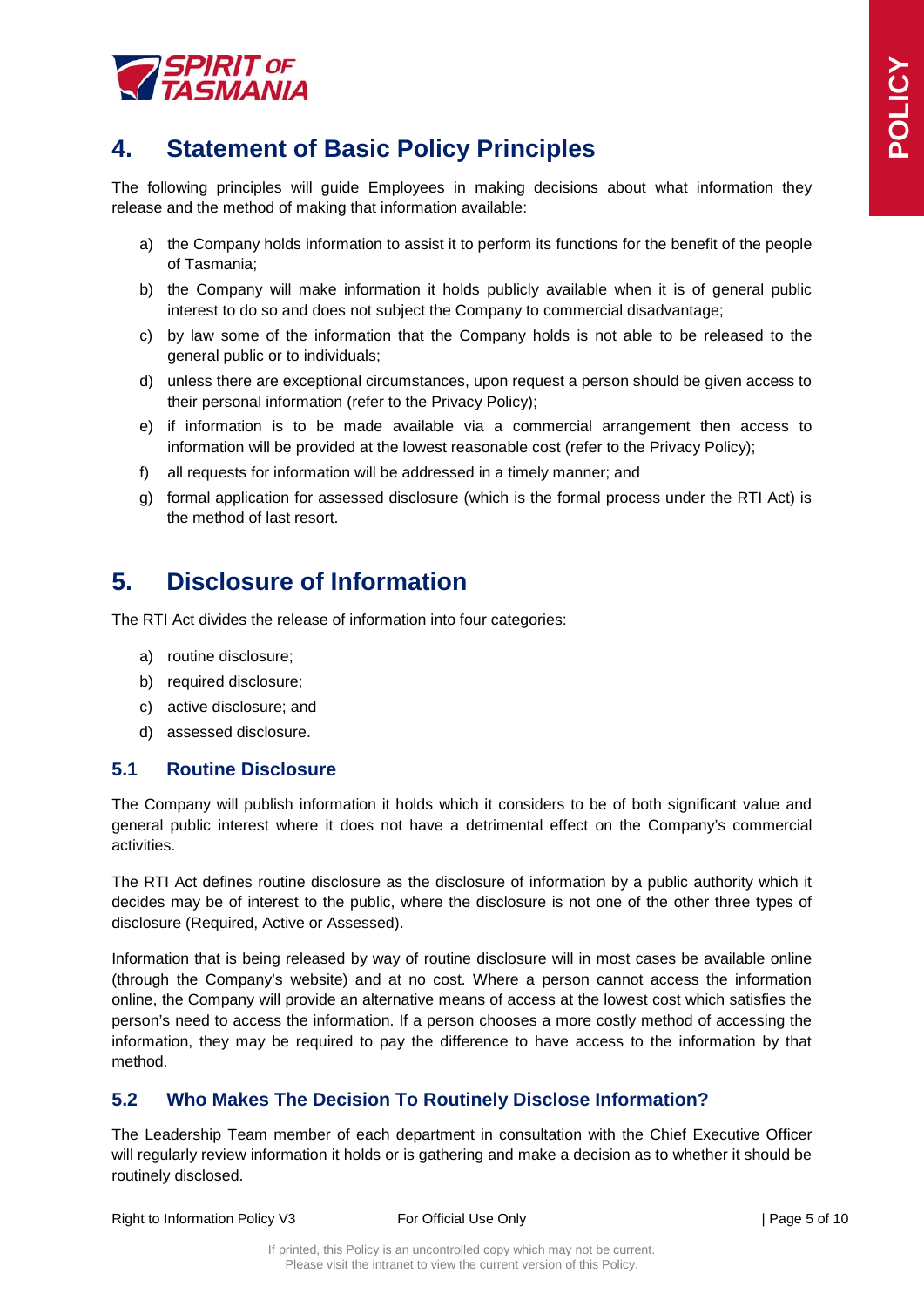

#### <span id="page-5-0"></span>**5.3 Decision Making Framework for Routine Disclosure**

Decisions about routine disclosures should take into account the object of the RTI Act, the Ombudsman's Guidelines and the following questions:

- a) is the information about significant aspect of the Company's work (e.g. major projects, key initiatives and policy documents)?
- b) is the disclosure of the information lawful (i.e. having regard to other legislation)?
- c) is the disclosure of the information appropriate (i.e. having regard to issues such as privacy principles and security issues)?
- d) is the information accurate (all efforts should be made to ensure that information is up to date and accurate)?
- e) what is the cost and time involved in producing the information?
- f) is the information otherwise exempt (e.g. having regard to part 3 of the RTI Act)?

#### <span id="page-5-1"></span>**5.4 What Type Of Information Should Not Be Routinely (or Actively) Disclosed?**

In deciding whether information can be released in full or in part decision makers must take into account factors such as:

- a) information obtained from third parties the legitimate rights of third parties will not be compromised;
- b) personal privacy decisions must be consistent with the Personal Information Privacy Protection Principles in the *Personal Information Protection Act 2004* (PIPA);
- c) confidentiality confidentiality provisions in an Act or contract;
- d) intellectual property rights;
- e) unlawful release;
- f) defamation; and
- g) all decisions will be made taking into account the need for a timely response and the objective of the RTI Act to favour disclosure of information wherever possible.

#### <span id="page-5-2"></span>**5.5 Active Disclosure**

The RTI Act defines active disclosure as the disclosure of information by a public authority, including a State Owned Company in response to a request from a person, but which is not an application for assessed disclosure under the RTI Act.

Broadly speaking active disclosures cover the information which does not meet the test for routine disclosure as it does not have major significance or general public interest or has not yet been considered for routine disclosure.

#### <span id="page-5-3"></span>**5.6 Access to Personal Information of the Person Making the Request**

Personal Information is one important category of information which is often actively disclosed.

Generally, the PIPA allows a person to have access to information which is personal information about them.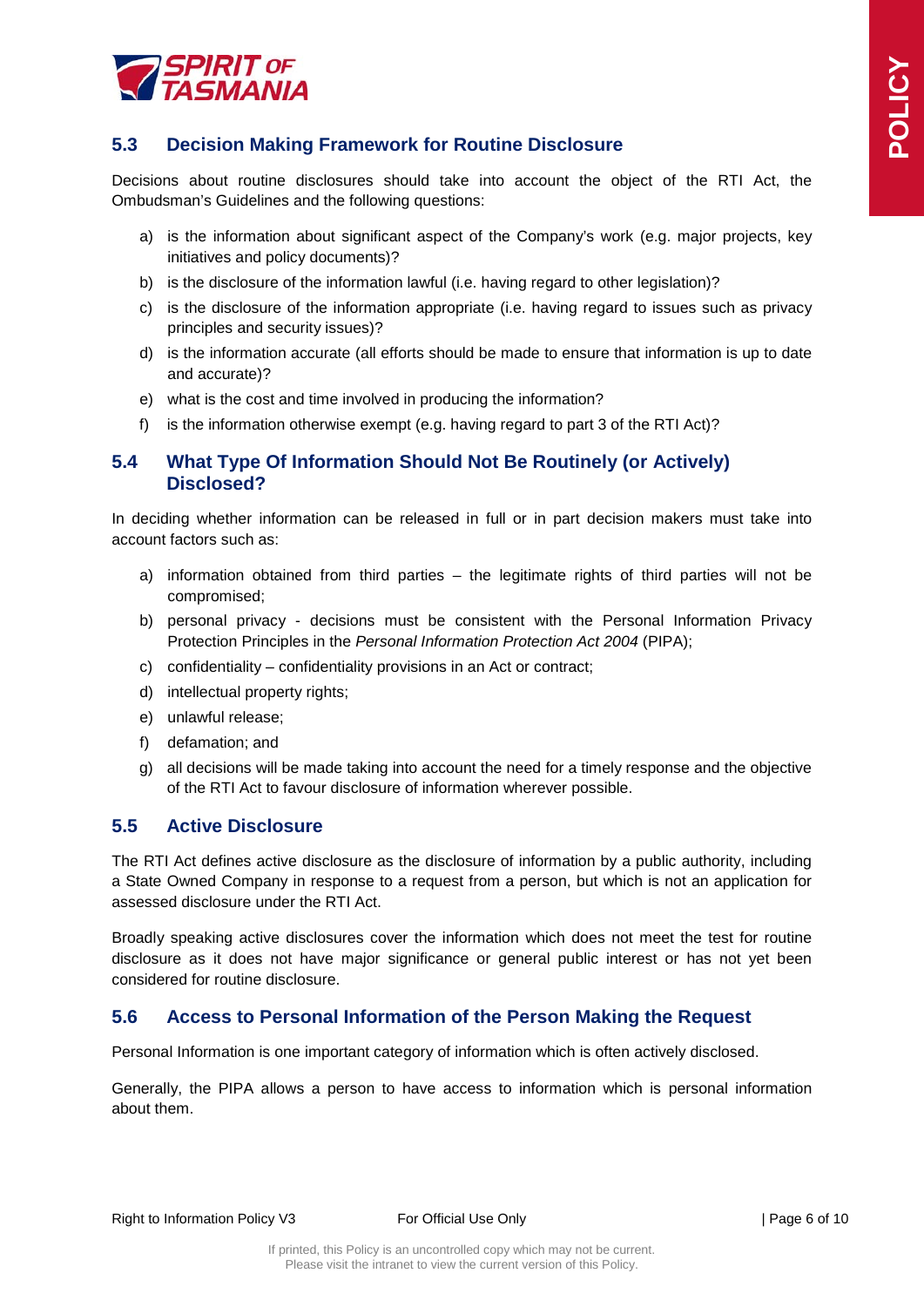

Points to remember about release under the PIPA include:

- a) some personal information is available through a commercial arrangement, for instance birth certificates;
- b) in some situations where personal information is incorrect or out of date the person may be able to ask for it to be amended or request that a notation be made that the information is incorrect or out of date;
- c) some information about a person which is of a medical or psychiatric nature may be released via a medical practitioner instead of direct to the person; and
- d) a person requesting personal information will usually have to provide proof of identity before personal information is released.

The Privacy Policy must be considered and complied with when providing access to Personal Information.

#### <span id="page-6-0"></span>**5.7 What Happens If The Information Cannot Be Actively Disclosed?**

A person who has requested the information should be informed if relevant information cannot be actively disclosed and advised that they have a right to make a formal application for an assessed disclosure.

#### <span id="page-6-1"></span>**5.8 Should There Be a Charge For Information That Is Actively Disclosed?**

Generally there should not be a charge for the active disclosure of information, however a fee may be charged if:

- a) the information is to be used for a commercial purpose; or
- b) additional cost is involved in responding to the request (e.g. the information needs to be transcribed; or
- c) information has been requested in a more costly form than is already available (e.g. on the website, but the person has requested a printed copy).

#### <span id="page-6-2"></span>**5.9 Required Disclosure**

"Required disclosure" means a disclosure of information by a public authority where the information is required to be published by law or under an enforceable agreement. An example of this type of disclosure is the Company's Annual Report.

#### <span id="page-6-3"></span>**5.10 Assessed Disclosure**

Assessed disclosure is the form of disclosure of last resort. It should only be used in rare circumstances where information is not already available or requires detailed examination and therefore not suitable for active disclosure.

Assessed disclosure is a formal process requiring an application. Information for the public about making an application is available to the public on the Company's website at: [http://www.spiritoftasmania.com.au.](http://www.spiritoftasmania.com.au/)

#### <span id="page-6-4"></span>**5.11 Who Can Make a Decision On An Application?**

The RTI Act permits the Chief Executive Officer of a State Owned Company or their delegate to make a decision on an application for assessed disclosure.

Right to Information Policy V3 For Official Use Only Formulation 1 Page 7 of 10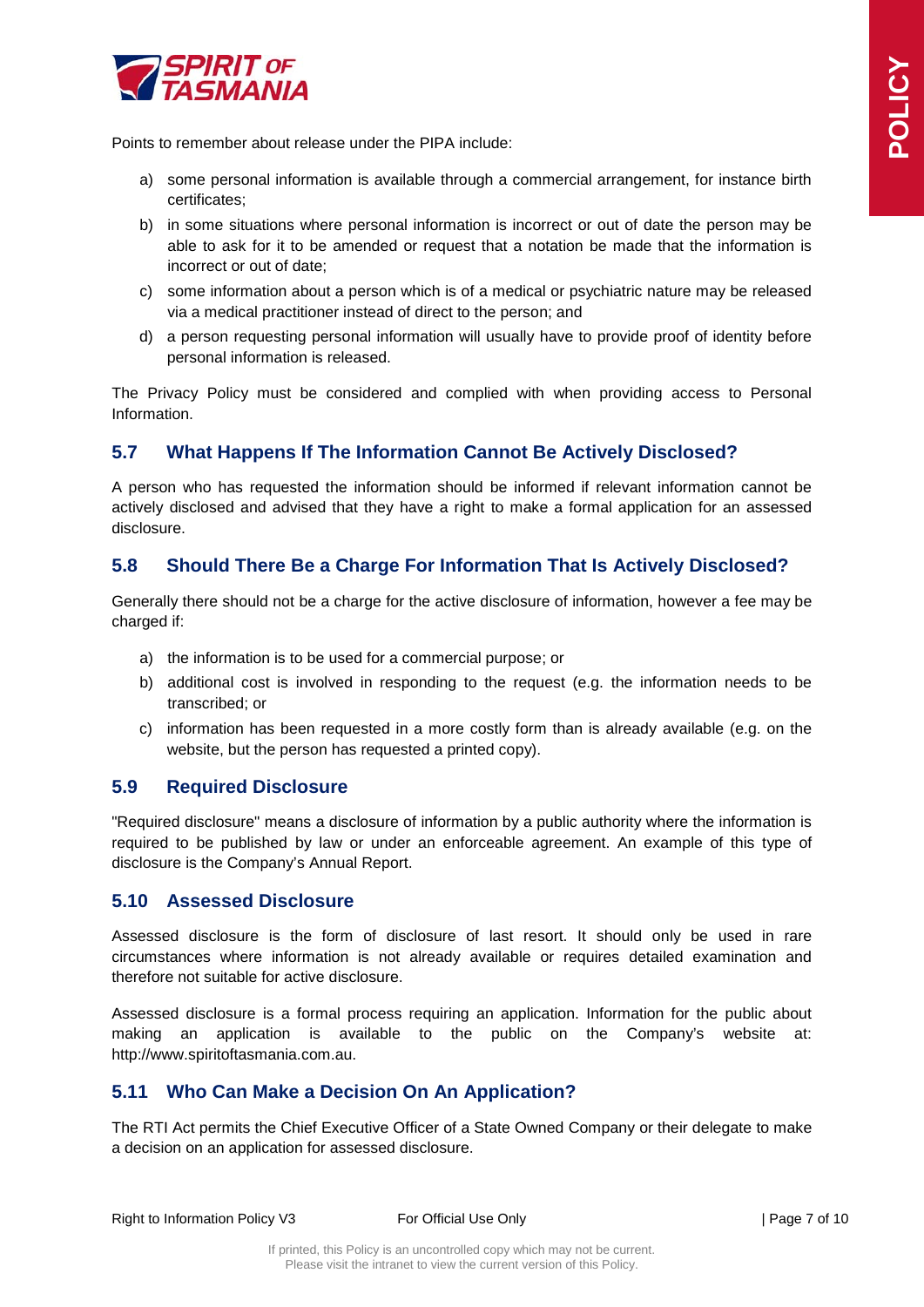

The Chief Executive Officer has delegated this decision making role to several officers.

If a request for an internal review is made in respect of a decision made by a delegated officer, this review will ordinarily be undertaken by the Chief Executive Officer. In the event that the Chief Executive Officer is unable to perform the review, arrangements may be made for an appropriate delegated officer to perform the review.

#### <span id="page-7-0"></span>**5.12 Processing an Application for Assessed Disclosure**

The RTI Act requires delegated officers to have the knowledge and skills to undertake the task of assessing applications. The Ombudsman has issued a manual and guidelines to assist delegated officers. Delegated officers must be familiar with these documents.

### <span id="page-7-1"></span>**6. Application**

This Policy applies to company information that is required to be disclosed subject to the requirements of the RTI Act.

## <span id="page-7-2"></span>**7. Reporting Breaches**

Upon becoming aware of a breach of this Policy, Employees must immediately report the breach to their Manager or as otherwise required or permitted.

Auditors may report breaches of this Policy to the Board.

A breach of this Policy may result in disciplinary action in accordance with the Performance Counselling and Discipline Policy. Such disciplinary action may include (depending on the severity of the breach) reprimand, formal warning, demotion or termination of employment.

## <span id="page-7-3"></span>**8. Interpretation of Policy**

Questions relating to the interpretation or enforcement of this Policy should be directed to an individual's Manager.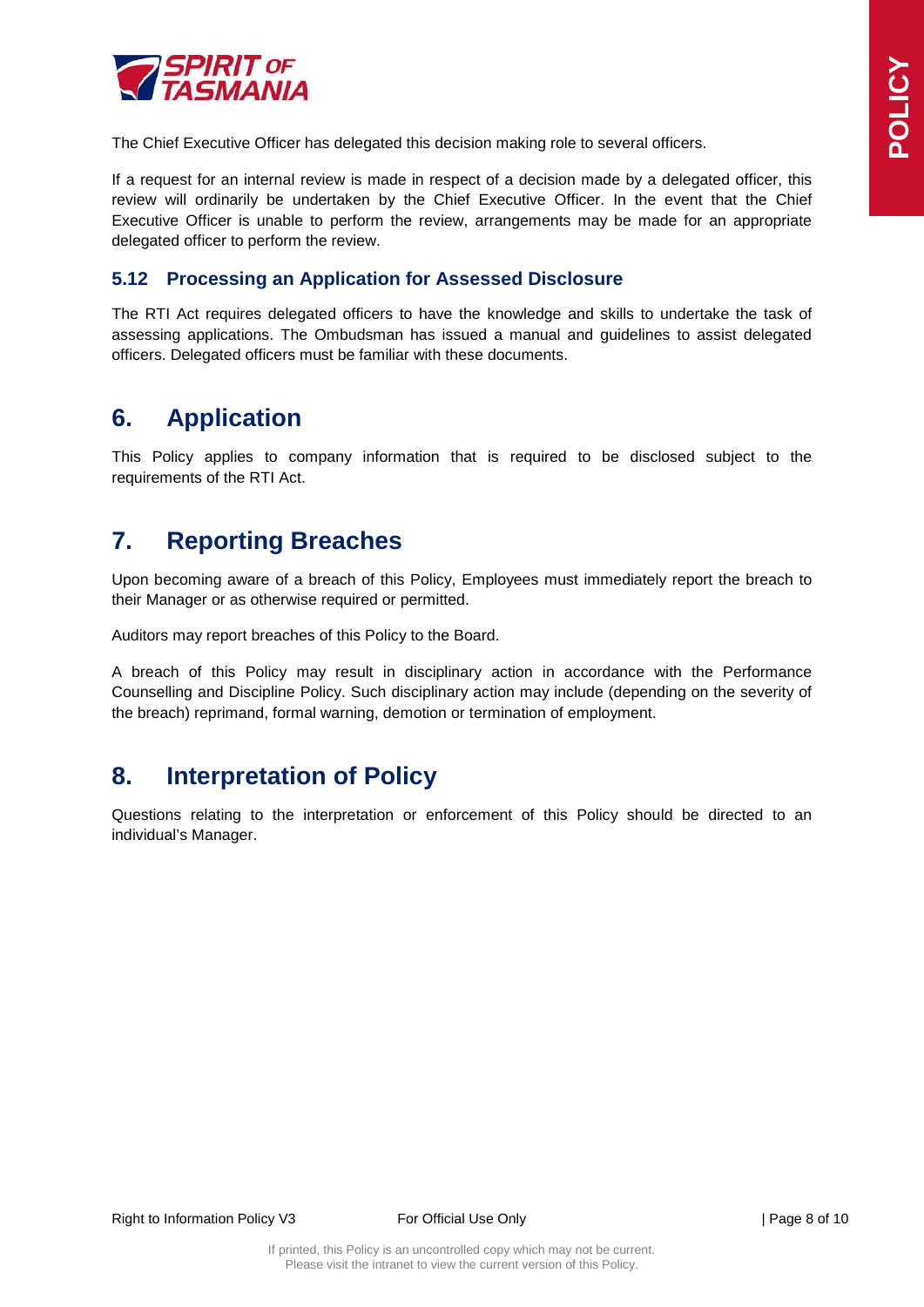

# <span id="page-8-0"></span>**APPENDIX A – GENERAL COMPANY TERMS AND DEFINITIONS**

**ATO** means the Australian Taxation Office.

**Board** means the current Board of Directors elected or appointed to govern the affairs of the Company, the members of which may change from time to time.

**Contractor** means a contractor or subcontractor or an employee of a contractor or subcontractor who carries out work in a contracted capacity for the Company.

**Commonwealth record** has the same meaning as in the Archives Act 1983.

**Company** means TT-Line Company Pty Ltd.

**Employee** means a person who is employed by the Company.

Leadership Team means the Chief Executive Officer, Chief Financial Officer, General Manager -Corporate Services, General Manager – Freight Sales and Port Operations; General Manager – Human Resources, General Manager – Marine Operations, General Manager – Retail & Hospitality, General Manager – Marketing, and the Manager Passenger Sales & CarRes Development.

**Manager** means an Employee, who is appointed to a position that directs controls and/or has line management responsibility for other Employees.

#### **PIPA** means the *Personal Information Protection Act 2004* (Tas)

**Personal Information** means information or an opinion, whether true or not, and whether recorded in a material form or not, about an identified individual, or an individual who is reasonably identifiable.

#### **RTI Act** means the *Right to Information Act 2009* (Tas)

**Sensitive Information** means personal information or an opinion relating to personal information about individuals':

- a) Racial or ethnic origin;
- b) Political opinions;
- c) Membership of a political association;
- d) Religious beliefs or affiliations;
- e) Philosophical beliefs;
- f) Membership of a professional or trade association;
- g) Membership of a trade union;
- h) Sexual preferences or practices;
- i) Criminal record; or
- j) Health information about an individual.

**Social Media** means social network websites, personal websites and other applications where users build online profiles and share content (including video and photographs) with other profiles to which they choose to be linked and blogs that host and distribute user-created or user-uploaded multimedia content.

Right to Information Policy V3 For Official Use Only Formulation 1 Page 9 of 10